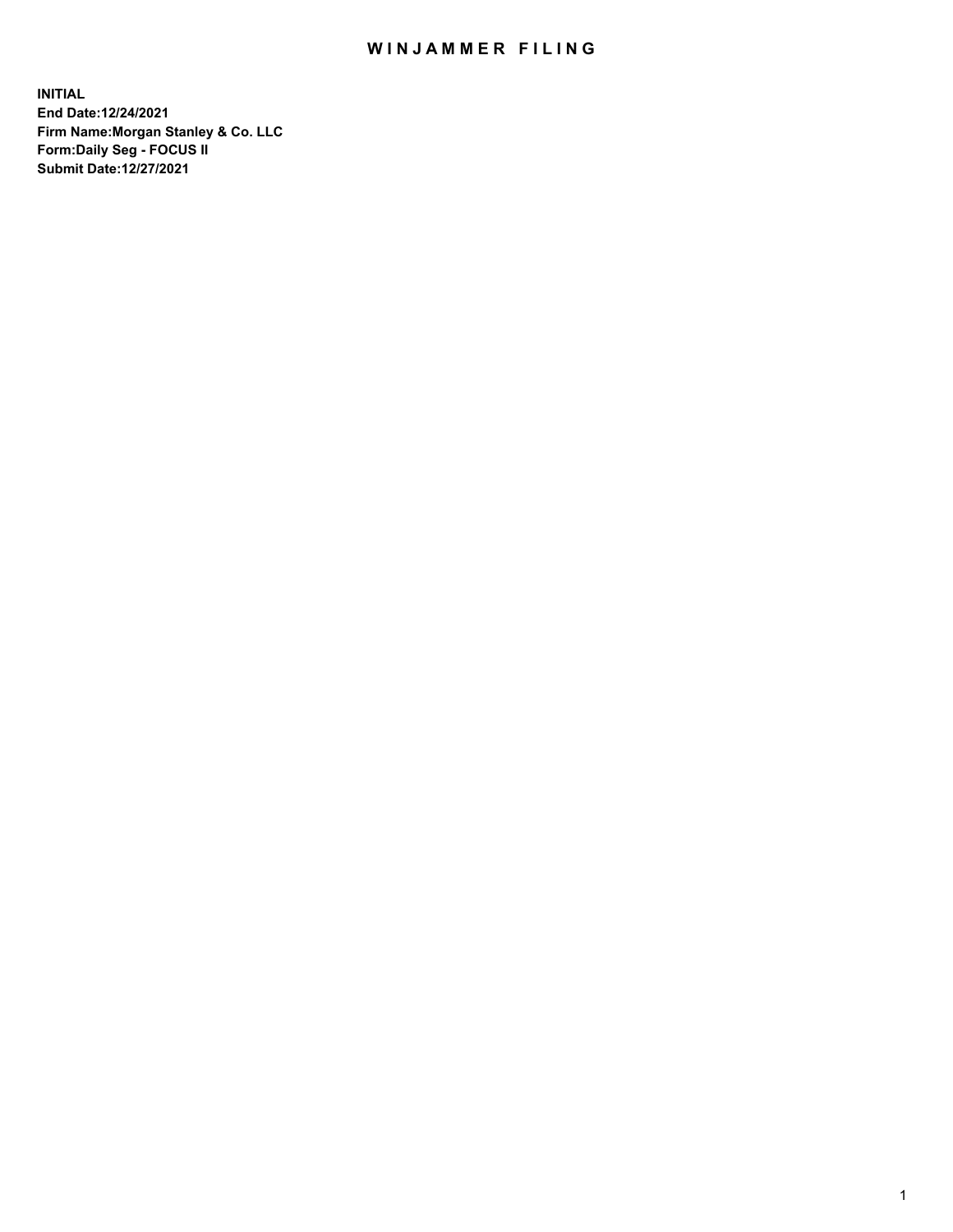**INITIAL End Date:12/24/2021 Firm Name:Morgan Stanley & Co. LLC Form:Daily Seg - FOCUS II Submit Date:12/27/2021 Daily Segregation - Cover Page**

| Name of Company                                                                                                                                                                                                                                                                                                                | Morgan Stanley & Co. LLC                               |
|--------------------------------------------------------------------------------------------------------------------------------------------------------------------------------------------------------------------------------------------------------------------------------------------------------------------------------|--------------------------------------------------------|
| <b>Contact Name</b>                                                                                                                                                                                                                                                                                                            | <b>Ikram Shah</b>                                      |
| <b>Contact Phone Number</b>                                                                                                                                                                                                                                                                                                    | 212-276-0963                                           |
| <b>Contact Email Address</b>                                                                                                                                                                                                                                                                                                   | Ikram.shah@morganstanley.com                           |
| FCM's Customer Segregated Funds Residual Interest Target (choose one):<br>a. Minimum dollar amount: ; or<br>b. Minimum percentage of customer segregated funds required:% ; or<br>c. Dollar amount range between: and; or<br>d. Percentage range of customer segregated funds required between:% and%.                         | 235,000,000<br><u>0</u><br>0 <sup>0</sup><br><u>00</u> |
| FCM's Customer Secured Amount Funds Residual Interest Target (choose one):<br>a. Minimum dollar amount: ; or<br>b. Minimum percentage of customer secured funds required:% ; or<br>c. Dollar amount range between: and; or<br>d. Percentage range of customer secured funds required between:% and%.                           | 140,000,000<br><u>0</u><br><u>00</u><br>00             |
| FCM's Cleared Swaps Customer Collateral Residual Interest Target (choose one):<br>a. Minimum dollar amount: ; or<br>b. Minimum percentage of cleared swaps customer collateral required:% ; or<br>c. Dollar amount range between: and; or<br>d. Percentage range of cleared swaps customer collateral required between:% and%. | 92,000,000<br><u>0</u><br><u>00</u><br>00              |

Attach supporting documents CH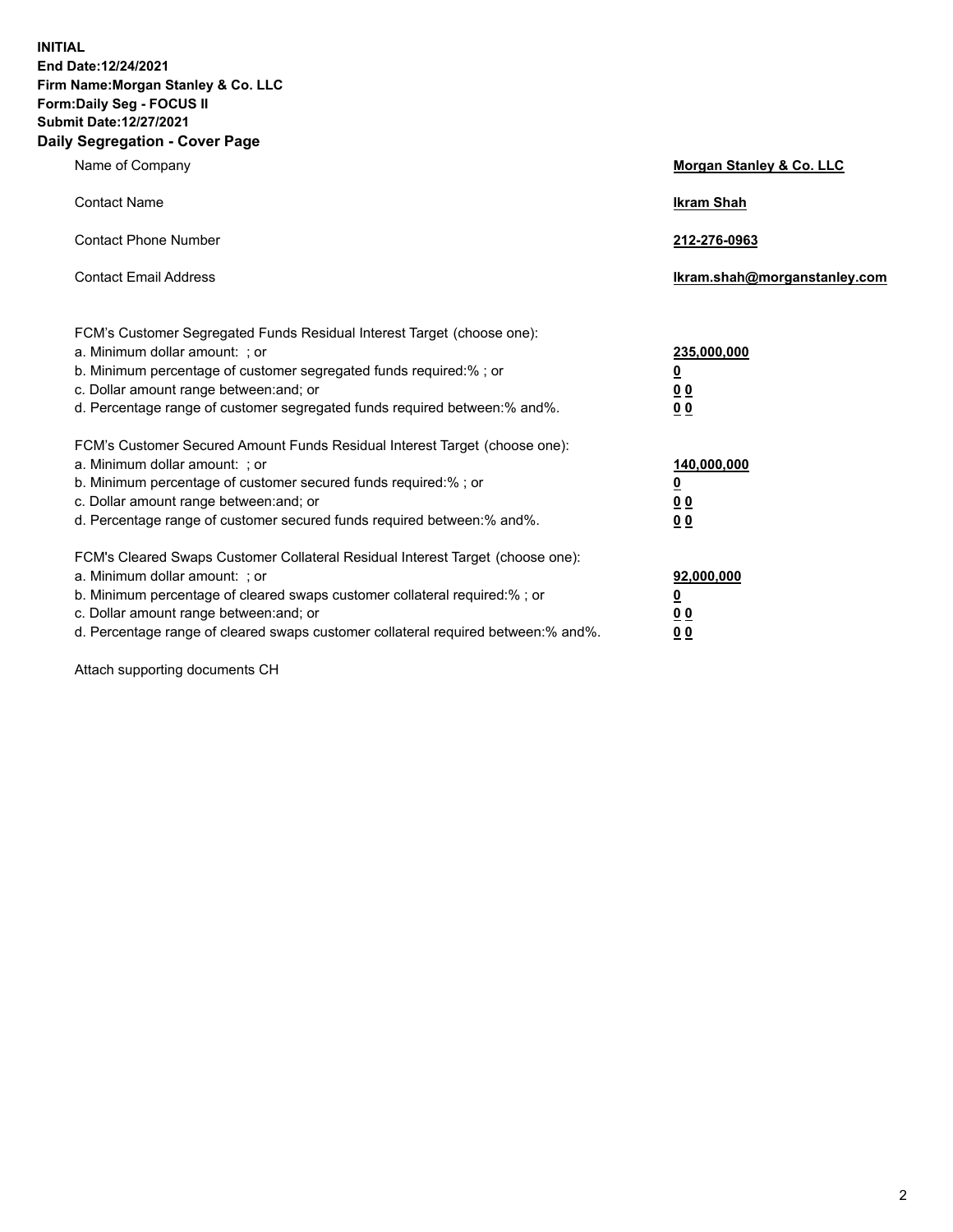## **INITIAL End Date:12/24/2021 Firm Name:Morgan Stanley & Co. LLC Form:Daily Seg - FOCUS II Submit Date:12/27/2021**

## **Daily Segregation - Secured Amounts**

Foreign Futures and Foreign Options Secured Amounts Amount required to be set aside pursuant to law, rule or regulation of a foreign government or a rule of a self-regulatory organization authorized thereunder

- 1. Net ledger balance Foreign Futures and Foreign Option Trading All Customers A. Cash **6,216,780,452** [7315]
	- B. Securities (at market) **1,768,464,730** [7317]
- 2. Net unrealized profit (loss) in open futures contracts traded on a foreign board of trade **44,777,280** [7325]
- 3. Exchange traded options
	- a. Market value of open option contracts purchased on a foreign board of trade **21,333,551** [7335]
	- b. Market value of open contracts granted (sold) on a foreign board of trade **-18,305,136** [7337]
- 4. Net equity (deficit) (add lines 1. 2. and 3.) **8,033,050,877** [7345]
- 5. Account liquidating to a deficit and account with a debit balances gross amount **47,203,000** [7351] Less: amount offset by customer owned securities **-30,545,699** [7352] **16,657,301**
- 6. Amount required to be set aside as the secured amount Net Liquidating Equity Method (add lines 4 and 5)
- 7. Greater of amount required to be set aside pursuant to foreign jurisdiction (above) or line 6.

## FUNDS DEPOSITED IN SEPARATE REGULATION 30.7 ACCOUNTS

- 1. Cash in banks
	- A. Banks located in the United States **249,974,611** [7500]
	- B. Other banks qualified under Regulation 30.7 **763,084,992** [7520] **1,013,059,603**
- 2. Securities
	- A. In safekeeping with banks located in the United States **462,532,405** [7540]
	- B. In safekeeping with other banks qualified under Regulation 30.7 **77,767,715** [7560] **540,300,120**
- 3. Equities with registered futures commission merchants
	-
	- B. Securities **0** [7590]
	- C. Unrealized gain (loss) on open futures contracts **1,909,059** [7600]
	- D. Value of long option contracts **0** [7610]
	- E. Value of short option contracts **0** [7615] **7,962,125** [7620]
- 4. Amounts held by clearing organizations of foreign boards of trade
	- A. Cash **0** [7640]
	- B. Securities **0** [7650]
	- C. Amount due to (from) clearing organization daily variation **0** [7660]
	- D. Value of long option contracts **0** [7670]
	- E. Value of short option contracts **0** [7675] **0** [7680]
- 5. Amounts held by members of foreign boards of trade
	-
	-
	- C. Unrealized gain (loss) on open futures contracts **42,868,221** [7720]
	- D. Value of long option contracts **21,333,551** [7730]
	- E. Value of short option contracts **-18,305,136** [7735] **6,706,233,201**
- 6. Amounts with other depositories designated by a foreign board of trade **0** [7760]
- 7. Segregated funds on hand **0** [7765]
- 8. Total funds in separate section 30.7 accounts **8,267,555,049** [7770]
- 9. Excess (deficiency) Set Aside for Secured Amount (subtract line 7 Secured Statement Page 1 from Line 8)
- 10. Management Target Amount for Excess funds in separate section 30.7 accounts **140,000,000** [7780]
- 11. Excess (deficiency) funds in separate 30.7 accounts over (under) Management Target **77,846,871** [7785]

**0** [7305]

[7354] **8,049,708,178** [7355]

**8,049,708,178** [7360]

[7530]

[7570]

A. Cash **6,053,066** [7580]

 A. Cash **5,432,171,958** [7700] B. Securities **1,228,164,607** [7710] [7740] **217,846,871** [7380]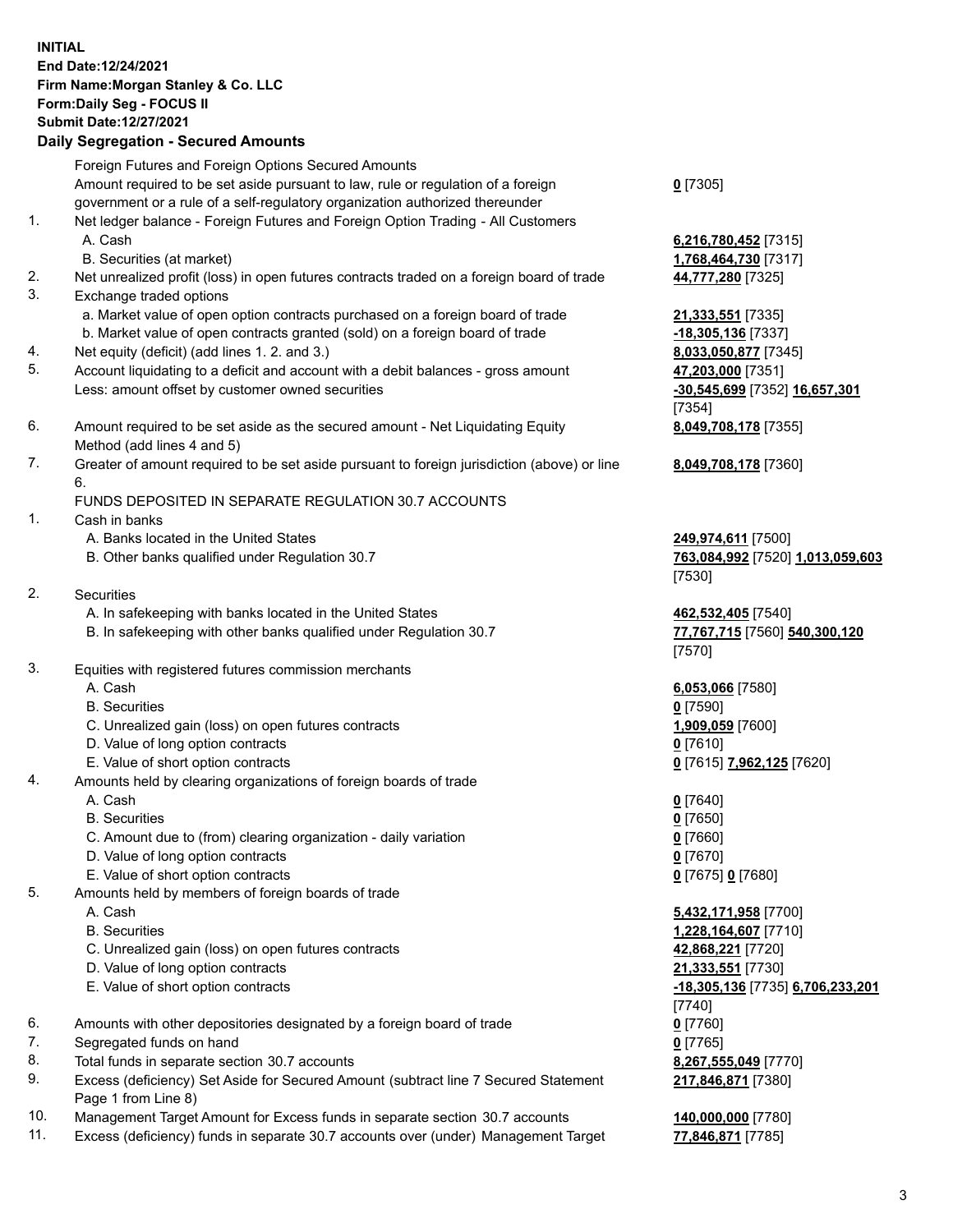**INITIAL End Date:12/24/2021 Firm Name:Morgan Stanley & Co. LLC Form:Daily Seg - FOCUS II Submit Date:12/27/2021 Daily Segregation - Segregation Statement** SEGREGATION REQUIREMENTS(Section 4d(2) of the CEAct) 1. Net ledger balance A. Cash **16,746,487,581** [7010] B. Securities (at market) **6,926,207,289** [7020] 2. Net unrealized profit (loss) in open futures contracts traded on a contract market **1,048,433,388** [7030] 3. Exchange traded options A. Add market value of open option contracts purchased on a contract market **1,001,893,377** [7032] B. Deduct market value of open option contracts granted (sold) on a contract market **-573,440,646** [7033] 4. Net equity (deficit) (add lines 1, 2 and 3) **25,149,580,989** [7040] 5. Accounts liquidating to a deficit and accounts with debit balances - gross amount **240,538,348** [7045] Less: amount offset by customer securities **-240,043,420** [7047] **494,928** [7050] 6. Amount required to be segregated (add lines 4 and 5) **25,150,075,917** [7060] FUNDS IN SEGREGATED ACCOUNTS 7. Deposited in segregated funds bank accounts A. Cash **3,311,644,101** [7070] B. Securities representing investments of customers' funds (at market) **0** [7080] C. Securities held for particular customers or option customers in lieu of cash (at market) **3,139,215,758** [7090] 8. Margins on deposit with derivatives clearing organizations of contract markets A. Cash **14,834,991,566** [7100] B. Securities representing investments of customers' funds (at market) **0** [7110] C. Securities held for particular customers or option customers in lieu of cash (at market) **3,634,842,517** [7120] 9. Net settlement from (to) derivatives clearing organizations of contract markets **24,267,644** [7130] 10. Exchange traded options A. Value of open long option contracts **1,001,893,377** [7132] B. Value of open short option contracts **-573,440,646** [7133] 11. Net equities with other FCMs A. Net liquidating equity **11,044,800** [7140] B. Securities representing investments of customers' funds (at market) **0** [7160] C. Securities held for particular customers or option customers in lieu of cash (at market) **0** [7170] 12. Segregated funds on hand **152,149,014** [7150] 13. Total amount in segregation (add lines 7 through 12) **25,536,608,131** [7180] 14. Excess (deficiency) funds in segregation (subtract line 6 from line 13) **386,532,214** [7190] 15. Management Target Amount for Excess funds in segregation **235,000,000** [7194] **151,532,214** [7198]

16. Excess (deficiency) funds in segregation over (under) Management Target Amount Excess